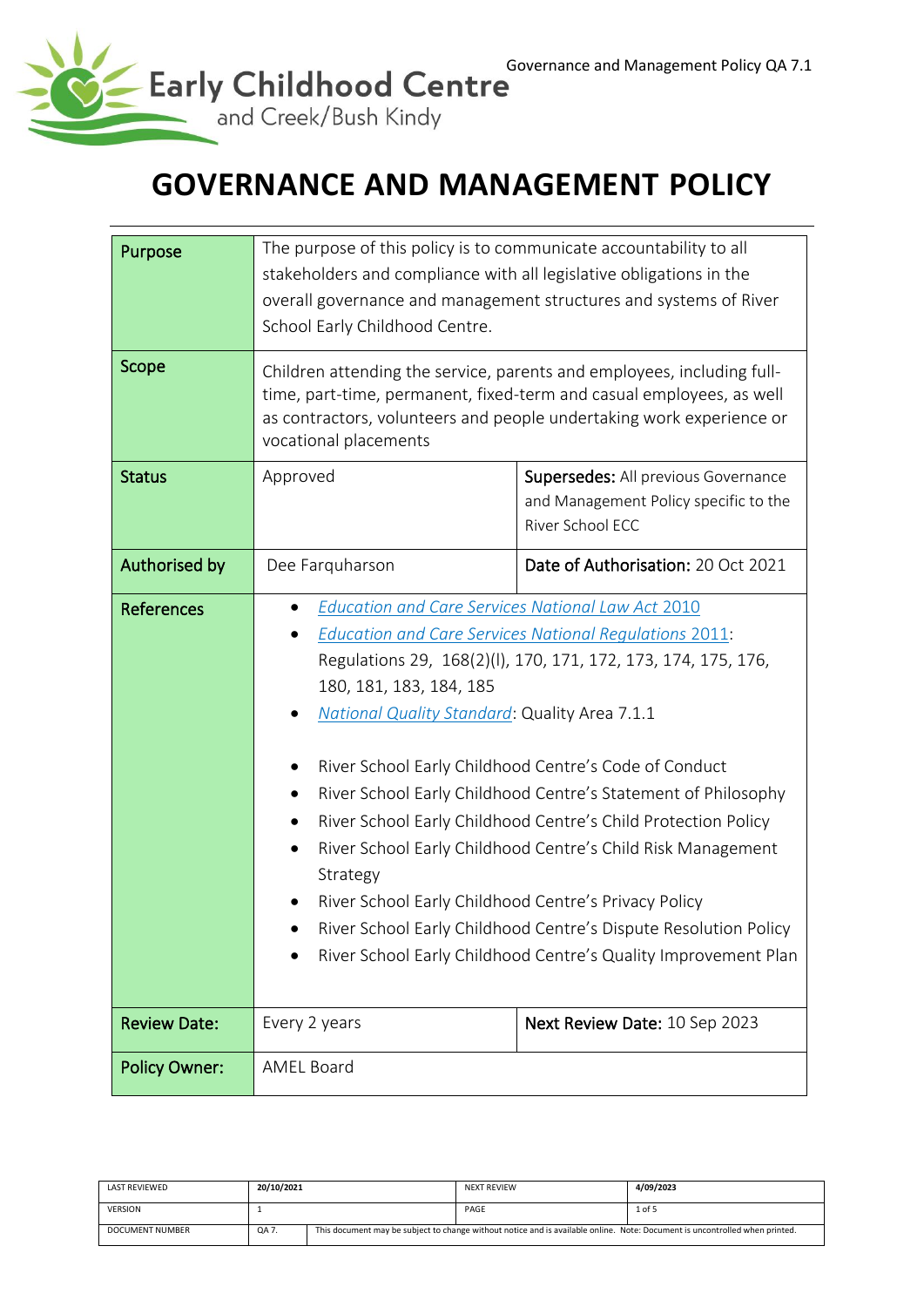

# **Policy Statement**

River School Early Childhood Centre is committed to ensuring that there are appropriate governance and management arrangements and systems in place to enable:

- Compliance with all regulatory and legislative requirements placed on the service;
- Achievement of the mission and vision of the service;
- The service to remain solvent and comply with all its financial obligations; and
- Accountability to its stakeholders.

Key components of the service's governance and management arrangements are:

- The regulatory framework that the service operates in;
- The management structures of the service;
- The service's philosophy; and
- Core service policies.

## **Regulatory Framework**

### **The National Quality Framework (NQF)**

All in scope education and care services in Australia operate under an Australian Government initiative called the *National Quality Framework* (NQF).

The NQF is the result of an agreement between all Australian state and territory governments to work together to provide better educational and developmental outcomes for children using education and care services. The NQF introduced a quality standard to improve education and care across long day care, family day care, preschool/kindergarten, and outside school hours care.

### **Legislation**

The foremost component of the NQF is the *Education and Care Services National Law (Queensland) Act* 2011 (the Law). This Law regulates education and care services for children. The way that this Law is applied is detailed through the *Education and Care Services National Regulation* 2011 (the Regulation). The Regulation is the practical details and rules under the Law.

### **The National Quality Standards**

The *National Quality Standards* (NQS) are a schedule to the Regulation. Amongst other things, the NQS set out the minimum operational requirements, organised around each of the seven Quality Areas.

### **The Learning Framework**

The approved learning framework for education and care services in Australia is the Early Years Learning Framework called *Belonging, Being & Becoming*. This document is generally referred to as the "EYLF". The aim of the ELYF is to extend and enrich children's learning from birth to 5 years and

| LAST REVIEWED          | 20/10/2021 |                                                                                                                             | <b>NEXT REVIEW</b> | 4/09/2023 |
|------------------------|------------|-----------------------------------------------------------------------------------------------------------------------------|--------------------|-----------|
| <b>VERSION</b>         |            |                                                                                                                             | PAGE               | 2 of 5    |
| <b>DOCUMENT NUMBER</b> | QA 7.      | This document may be subject to change without notice and is available online. Note: Document is uncontrolled when printed. |                    |           |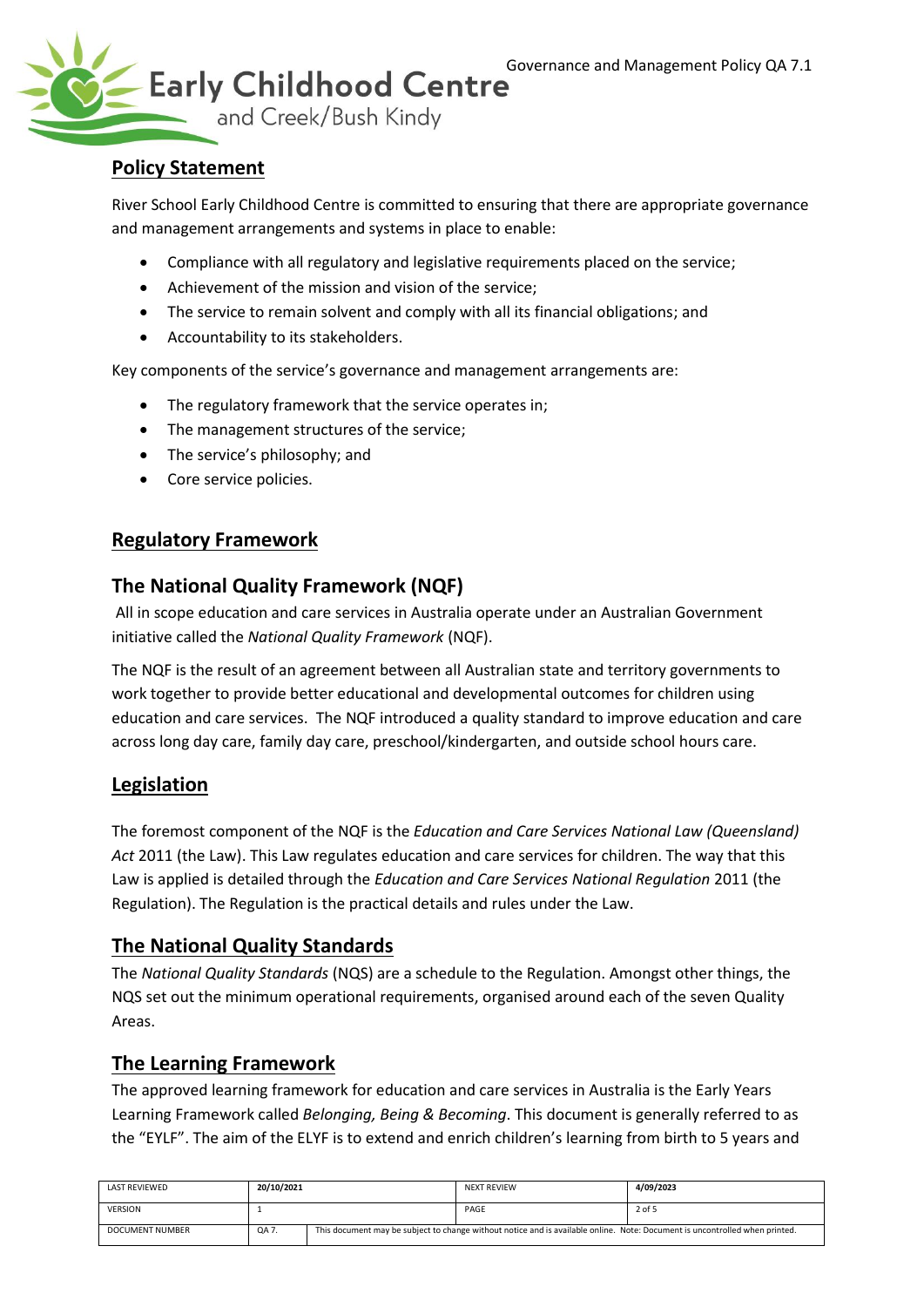

through the transition to Prep and beyond. It assists services to provide young children with opportunities to maximize their potential and develop a foundation for future success in learning.

In Queensland, approved kindergarten program providers are required to deliver learning programs that align with the *Queensland Kindergarten Learning Guidelines* or another kindergarten learning program accredited by the Queensland Curriculum and Assessment Authority.

# **Education Council**

The Education Council is the council that oversees the implementation of the NQF by providing a forum through which strategic policy on school education and early childhood development can be coordinated at the national level, and also through which information can be shared and resources used collaboratively towards the achievement of agreed objectives and priorities. The Education Council appoints members of the Australian Children's Education and Care Quality Authority board (see below).

# **The Australian Children's Education and Care Quality Authority**

Australian Children's Education and Care Quality Authority (ACECQA) is the national body jointly governed by the Australian Government and state and territory governments to oversee the NQF system. The ACECQA Board is accountable to the Education Council.

# **Queensland Department of Education, Training and Employment**

Under the NQF, each state and territory have their own Regulatory Authority that has primary responsibility for the approval, monitoring and quality assessment of services in their jurisdiction in accordance with the national legislative framework and in relation to the NQS. In Queensland, the Department of Education is the Regulatory Authority.

# **Management Structure**

### **Legal Structure**

The service's legal structure is an Incorporated Company. *The River School Early Childhood Centre* operates under a not-for-profit model of management. The "Approved Provider" under the Regulation is *Ananda Marga Education Ltd* (AMEL) which oversees *The River School Early Childhood Centre* through the Board of AMEL.

# **Approved Provider**

The Approved Provider is responsible for the overall performance of the service. It determines the service's mission and purpose and sets the strategic directions of the organisation. It is governed by a Board Code of Conduct and has a policy regarding Board Conflicts of Interest.

Specifically, the Approved Provider is responsible for:

- Developing the service's strategic plan;
- Appointing and monitoring the performance of the Nominator Supervisor;
- Ensuring that staff are employed in accordance with industrial obligations;
- Ensuring compliance with legal obligations;

| <b>LAST REVIEWED</b> | 20/10/2021 |                                                                                                                             | <b>NEXT REVIEW</b> | 4/09/2023 |
|----------------------|------------|-----------------------------------------------------------------------------------------------------------------------------|--------------------|-----------|
| <b>VERSION</b>       |            |                                                                                                                             | PAGE               | 3 of 5    |
| DOCUMENT NUMBER      | QA 7.      | This document may be subject to change without notice and is available online. Note: Document is uncontrolled when printed. |                    |           |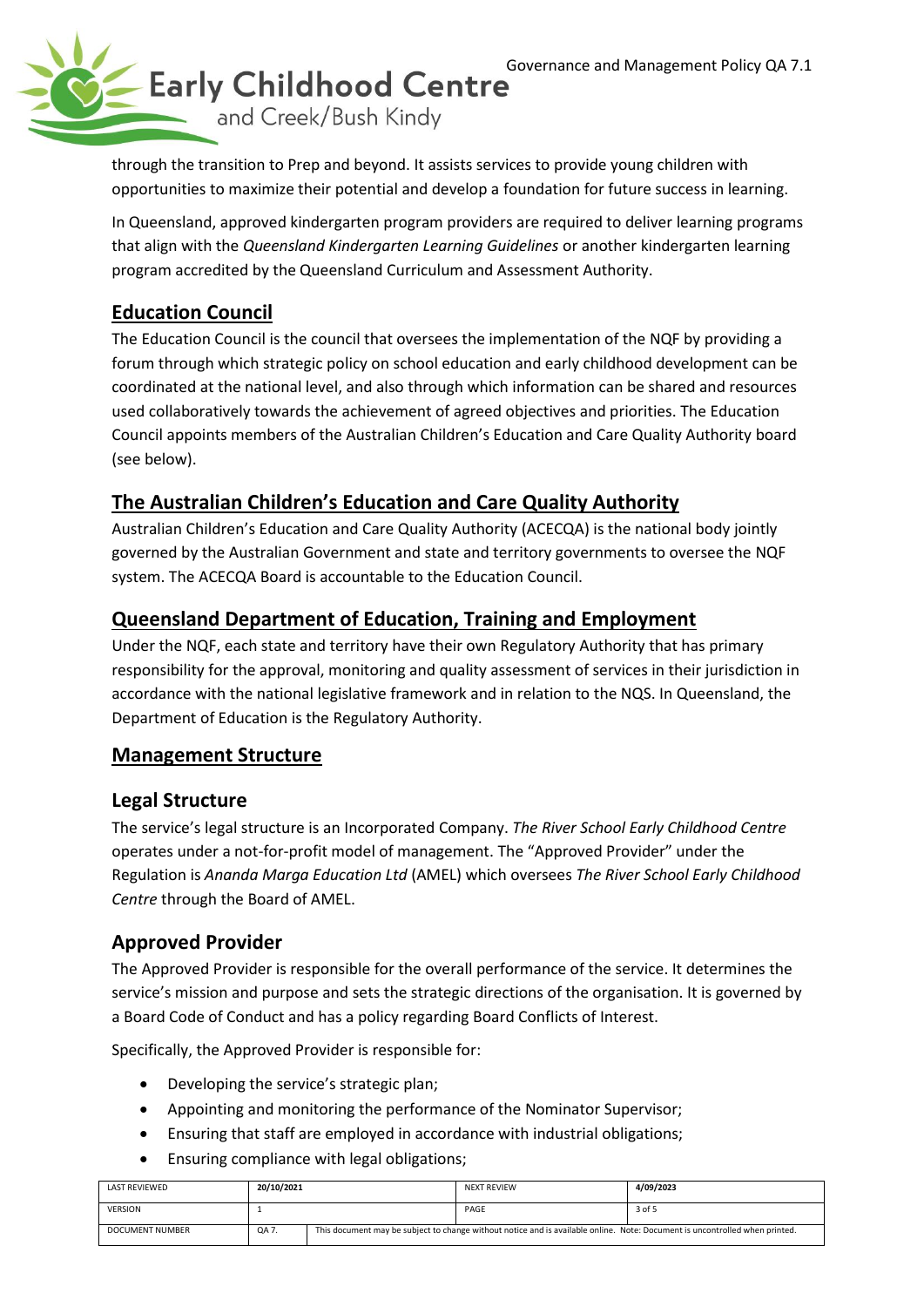

- Ensuring the on-going financial viability of the service;
- Monitoring and evaluating the service's performance against the strategic plan (including the Approved Provider's own performance);
- Enhancing the profile of the service in the community; and
- Recruiting and orienting new Board members.

## **Responsible Person**

The National Law requires service providers to ensure that at all times the service is educating and caring for children, there is a responsible person present. A responsible person is either:

- The Approved Provider;
- The Nominated Supervisor; or
- A Certified Supervisor placed in day-to-day charge.

#### *Nominated Supervisor*

The AMEL Board nominates a staff member to be the Nominated Supervisor of the service. Along with the Approved Provider, the Nominated Supervisor is responsible for the operation of the service and for ensuring it is following the Law and Regulations.

At River School Early Childhood Centre the Nominated Supervisor is Anne Donoghoe.

#### *Certified Supervisor Placed in Day-to-Day Charge*

An educator may consent to be placed in day-to-day charge of the education and care service.

If a Certified Supervisor is placed in day-to-day charge at River School Early Childhood Centre, this information will be displayed at the entrance to the service.

### **Educational Leader**

Under the Law and the Regulation, the Approved Provider of an education and care service must designate, in writing, a suitably qualified and experienced educator, coordinator or other individual as educational leader at the service, to lead the development and implementation of educational programs in the service.

At River School Early Childhood Centre the educational leaders are Dee Farquharson & Katchia Avenell.

#### **Service Philosophy**

The guiding philosophy of the River School Early Childhood Centre is Neohumanism, the practice of love for all people (regardless of race, gender, culture, orientation, or religion), animals, plants, and the entire world.

Understanding that we are all members of one human family, humanity is like a beautiful garden with so many different kinds of flowers, each one adding to the beauty of the whole.

We believe in the uniqueness of every child. Each child has special gifts, their own learning timetable, and their special way of knowledge. The teacher's job is to see, with love, the uniqueness of each child,

| <b>LAST REVIEWED</b> | 20/10/2021 |                                                                                                                             | <b>NEXT REVIEW</b> | 4/09/2023 |
|----------------------|------------|-----------------------------------------------------------------------------------------------------------------------------|--------------------|-----------|
| <b>VERSION</b>       |            |                                                                                                                             | PAGE               | 4 of 5    |
| DOCUMENT NUMBER      | QA 7.      | This document may be subject to change without notice and is available online. Note: Document is uncontrolled when printed. |                    |           |